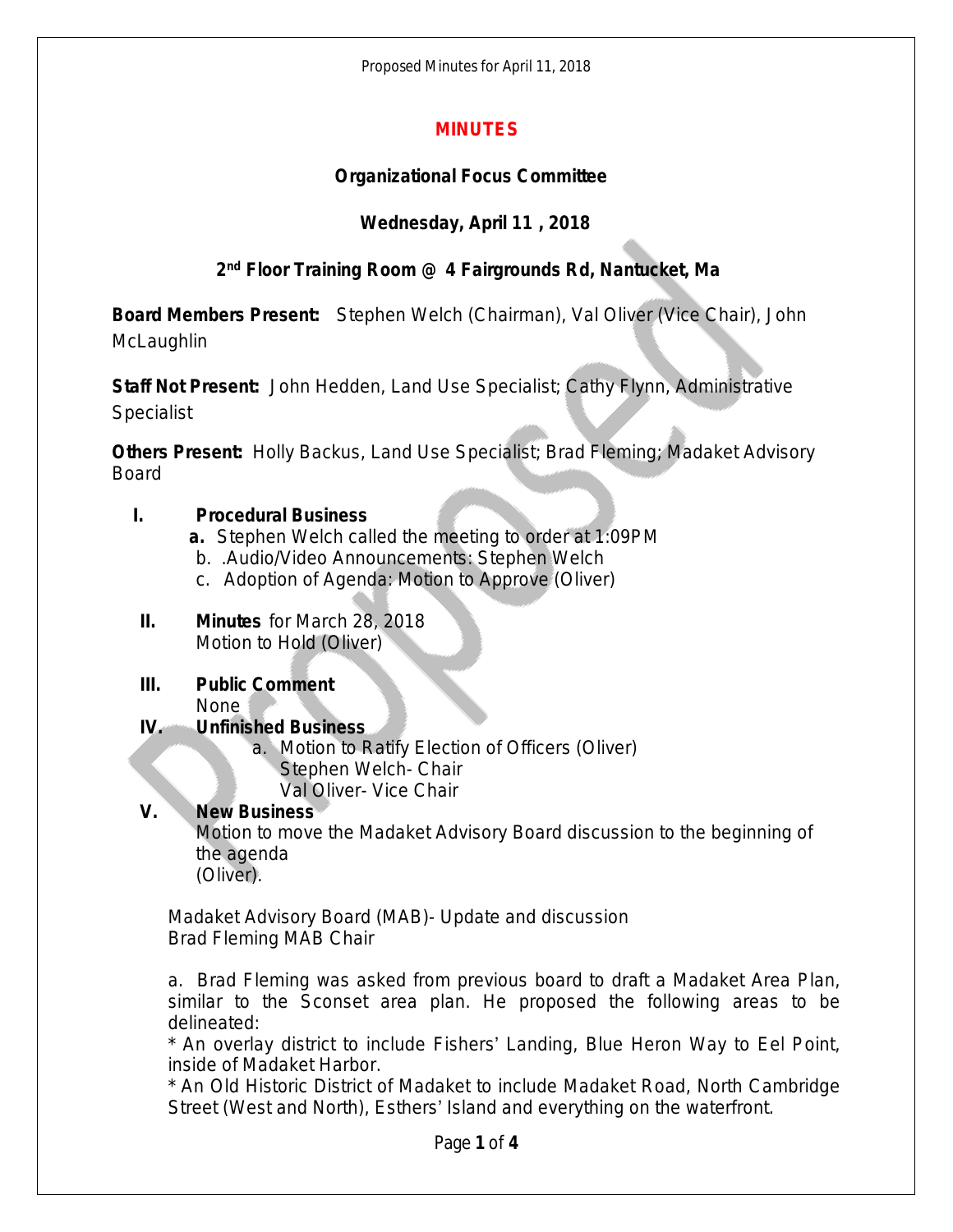The architecture of Madaket is a "mish mash", but part of the charm. He also replied that any new and/or additions to houses might be limited to 1 ½ stories. All of Madaket is limited to 25ft per zoning.

b. Stephen Welch suggested to focus on the Madaket Historic District area and what type of controls the MAB would like to see. He also suggests that the MAB capture the quintessential Madaket by drafting as set of rules and regulations, such as gutters, doors, windows; guidelines, such as massing and style. Timeline also needs to be addressed and determinations of whether an MHD is allowable under the HDC act versus the state law pertaining to historic districts. And to make both the rules and regulations, as well as the guidelines, a priority. For all, if legal action is required, public hearings, adopting and ratification are part of that. From a legal standpoint, whatever recommendations are solidified, it must be able to withstand scrutiny if is appealed and be able to stand on its own. It has to avoid being arbitrary and capricious, basis revolves around the historic fabric of Old Madaket. He suggested two stages. Stage 1; give the board priority rules and guidelines

Stage 2; get a workgroup together for the broader picture.

c. Val Oliver suggested to create an historic survey of homes, similar to what is available for houses in the OHD and Sconset. It would be helpful in identifying which structures are contributing. The culprit in the trend has been either modular homes or building a first floor to 9 or 10 feet. Madaket has a "non-formal" style. Document what the MAB does not like, take pictures. Zoning can be more specific if it is passed at town meeting. They can define the historic fabric to timeframe. She also suggests taking pictures of what the MAB does not want, to help articulate.

d. John McLaughlin agrees that most should be limited to 1½ story. He thinks that is important to have rules and regulations and agrees with Stephen Welch on making that a priority. He believes that the appeal process from applicants is hurting the HDC.

e. Holly Backus recommends take an overall look at everything and what the advisory board wants to accomplish. What are the existing elements that you want to protect, by listing them individually. Also, what comes to mind when you think of historic Madaket and the overall part of Madaket. When you determine which parcels are to be a part of historic Madaket, reach out to Nathan Porter in GIS to help create the map.

d. Summary of Discussion and what needs to be brought back to the next meeting: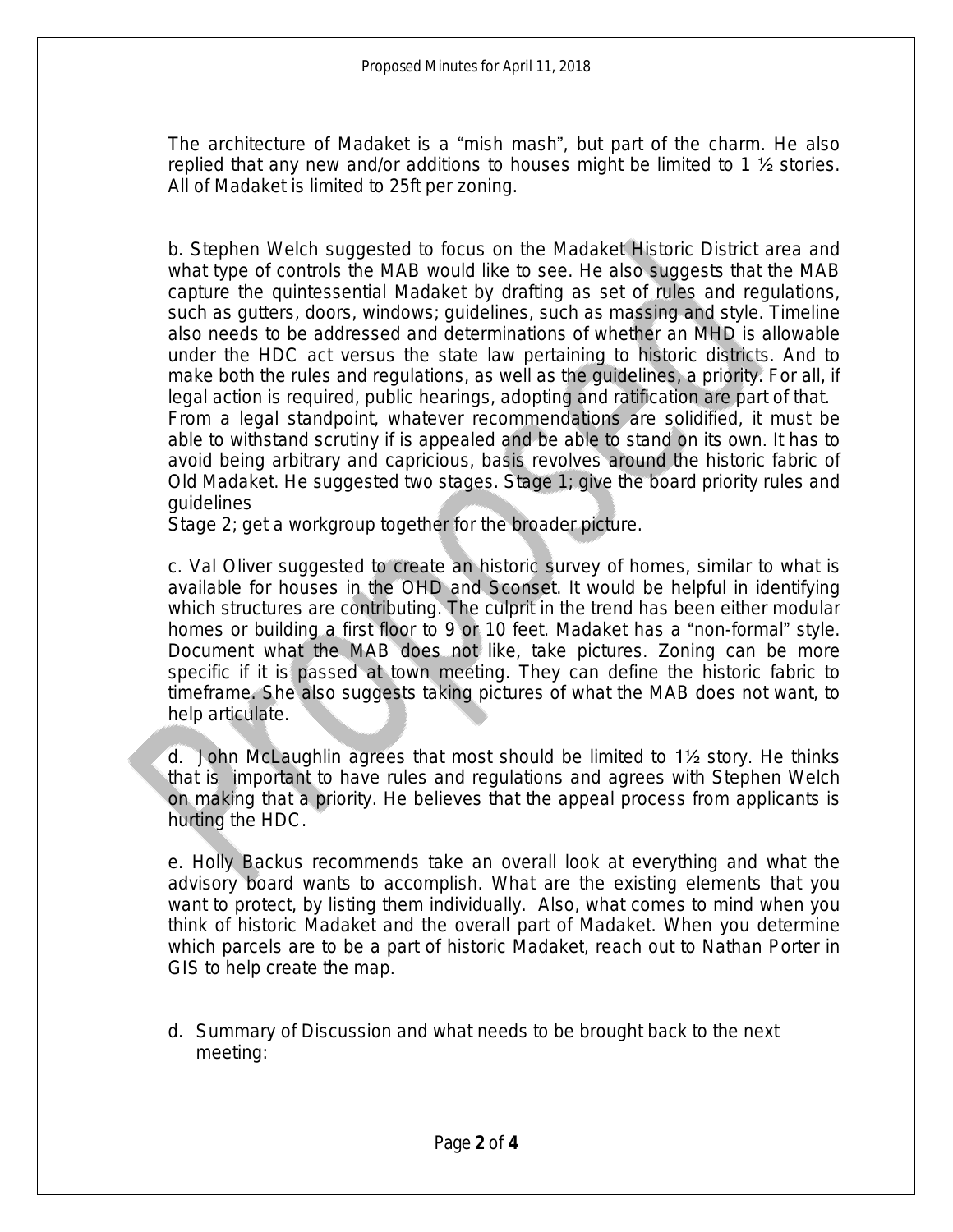- 1. What are the quintessential elements of what you would like to see in the future and what you would like to protect.
- 2. Definitions within your rules of those elements. Use visions and images/pictures to draft rules. Take pictures and translate to text. Maybe form a workgroup. Take a picture of all the properties that don't fit into the Madaket area. Then draft a list from there.
- 3. Fine tune the map, as a draft.

Stephen Welch stated with the above, we can come up with a recommendation for the commission. Val Oliver and John McLaughlin agreed.

Mr. Fleming will be back mid-May at the earliest. He said that the MAB will "fine tune" the massing and height restrictions and draft the different maps and email to Cathy for the minutes.

## **VI**. **Discussion of** *Building with Nantucket in Mind* **and related topics**

Val Oliver voiced concerns as to the amount of topics that needs to be addressed. Stephen Welch acknowledged the concern, suggested to gather all issues and categorize in a systematic fashion as part of a roadmap for what topics to discuss and when and what direction the group is going on each of those topics, which will inform recommendations.. The group has met but has not finished the discussion or gone through the guidebook

### **VII. Discussion of other organizational matters of concern or interest to HDC and HDC-OFC**

a. We are waiting for input from the other commissioners. Once we get that list, we can start documenting what we want to work on. This will be put on the next agenda, April 25, 2018.

b. April 18, 2018 and April 28, 2018 we will review what the commissioners have as input.

c. May 9, 2018 have Holly Backus return for Keeping History Above Water, resiliency and hazard mitigation. Holly Backus attended a conference focused on historic areas affected by climate change. This topic should be discussed with the HDC as other business. It will also be addressed with this focus group.

**VIII. Date of Next Meeting:** April 18, 2018. 3-5pm in the Community Room, 4 Fairgrounds

**IX. Motion to Adjourn:** (Oliver) 2:52 PM, Stephen Welch seconded and the motion carried unanimously.